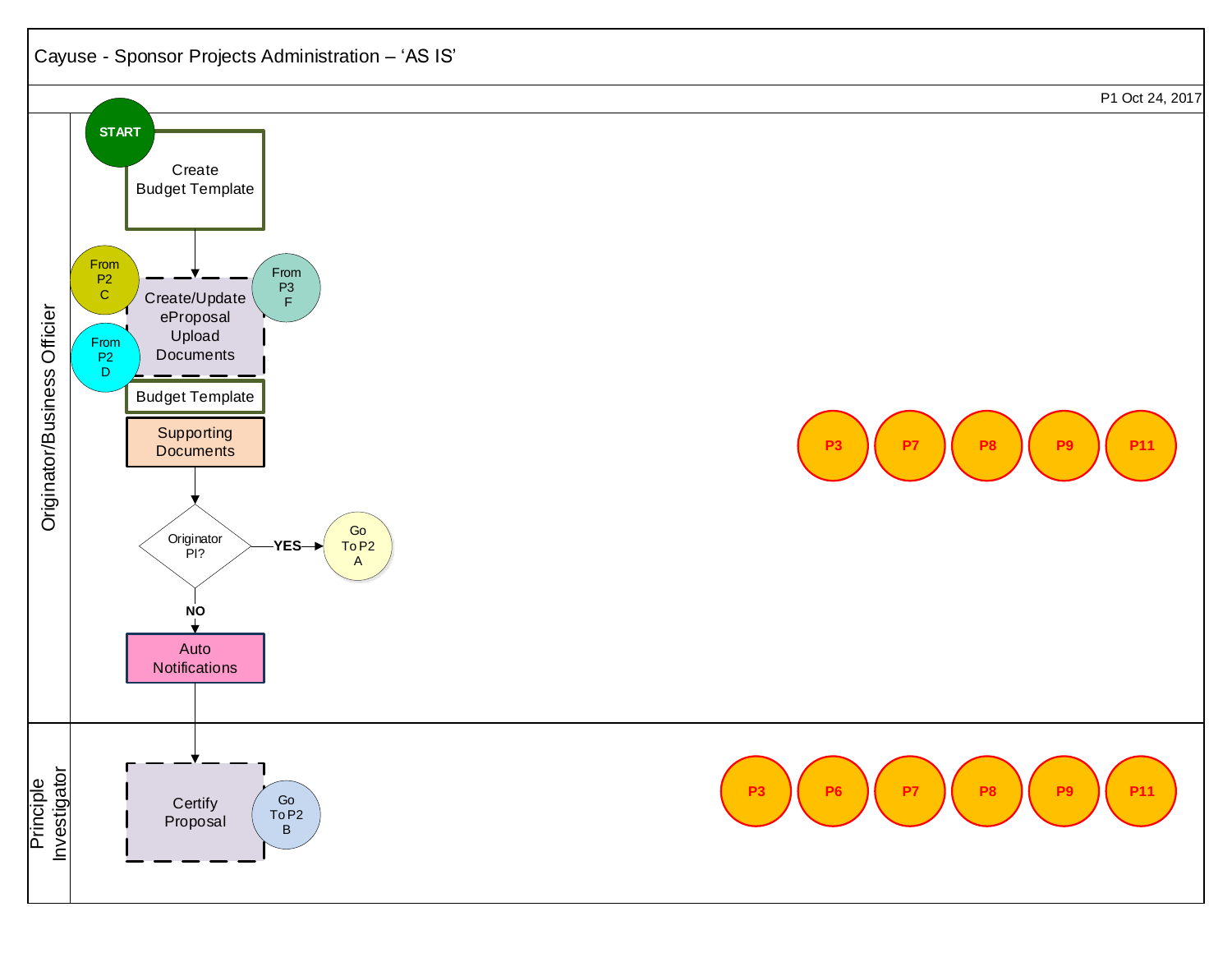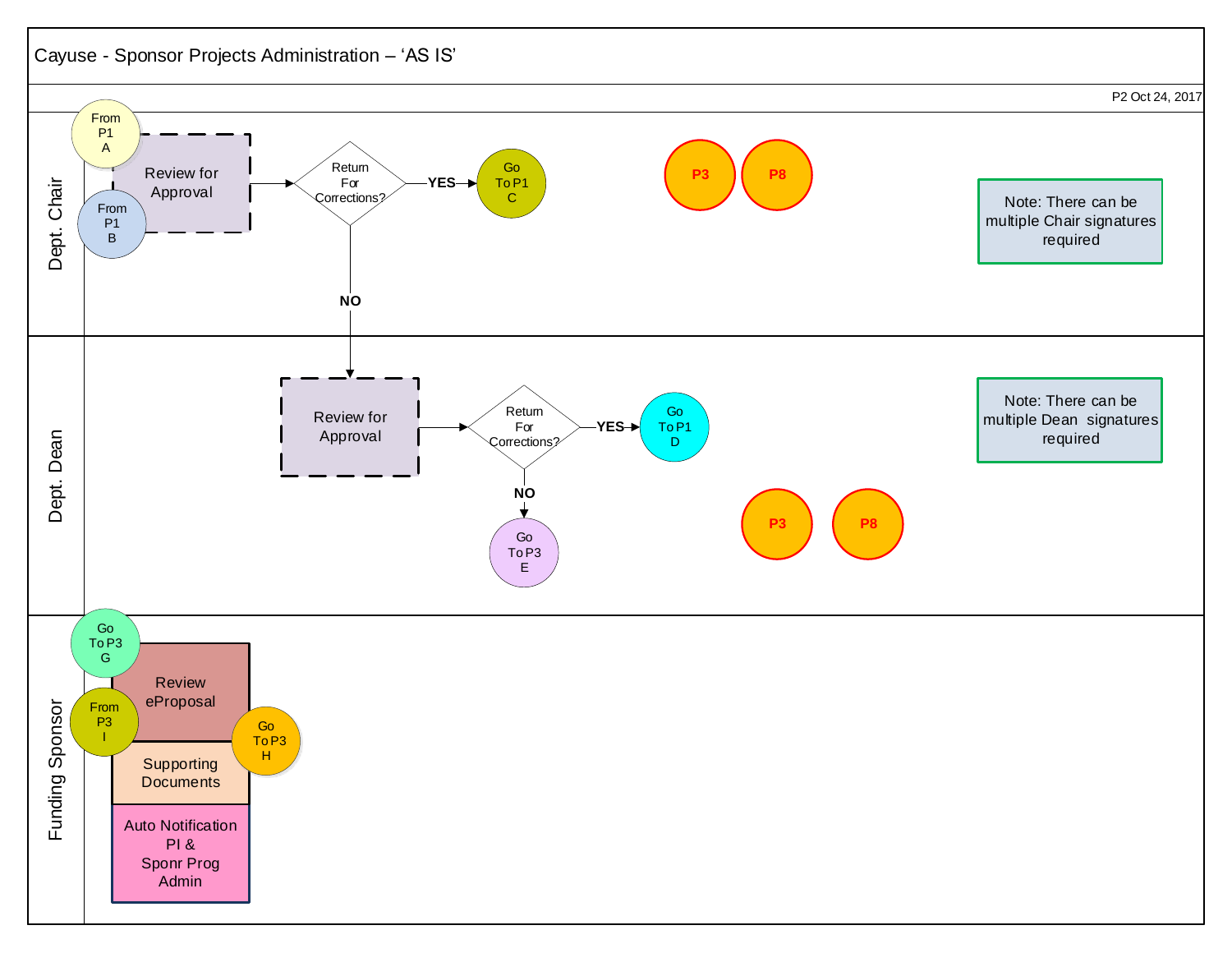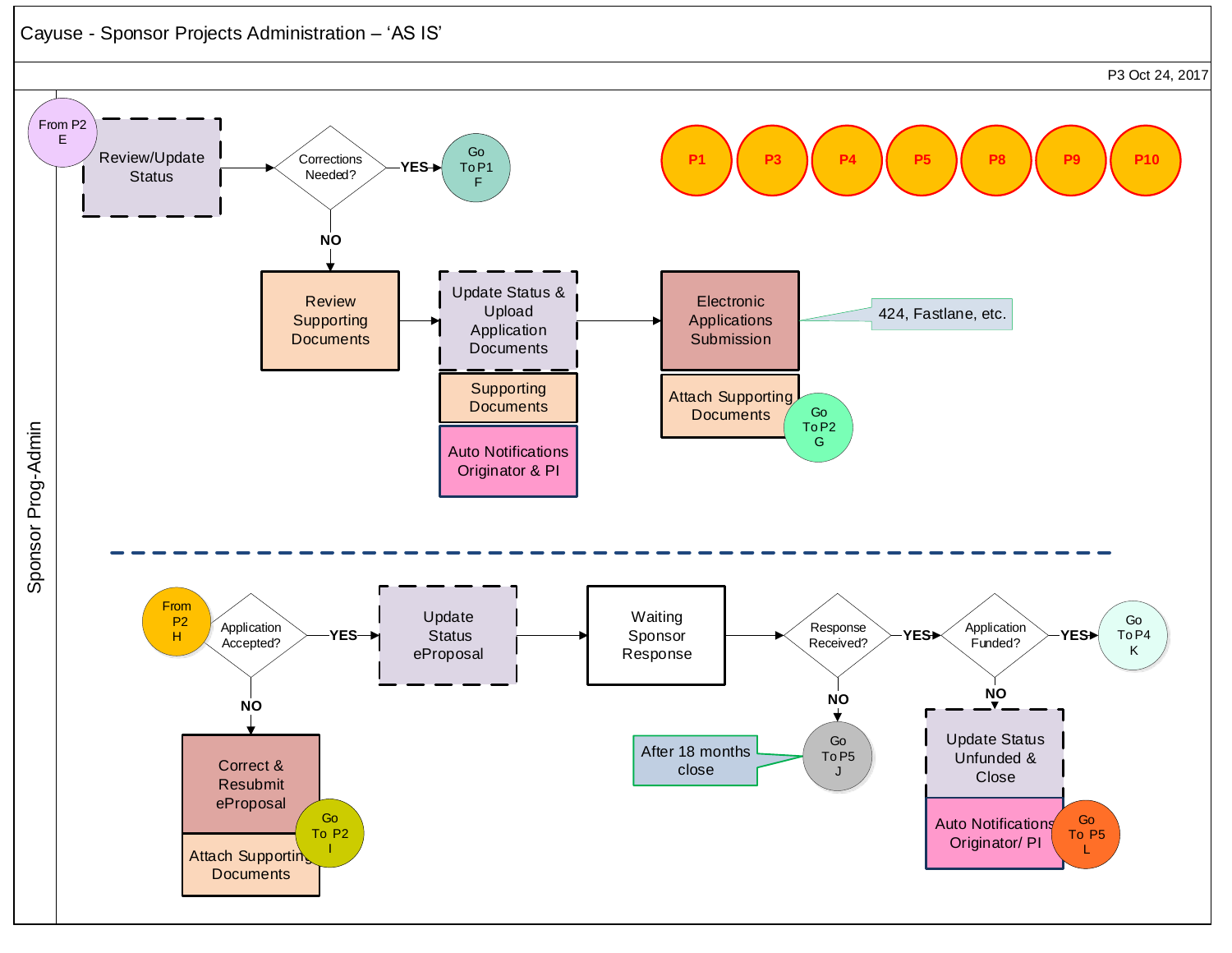## Cayuse - Sponsor Projects Administration – 'AS IS'

P4 Oct 24, 2017

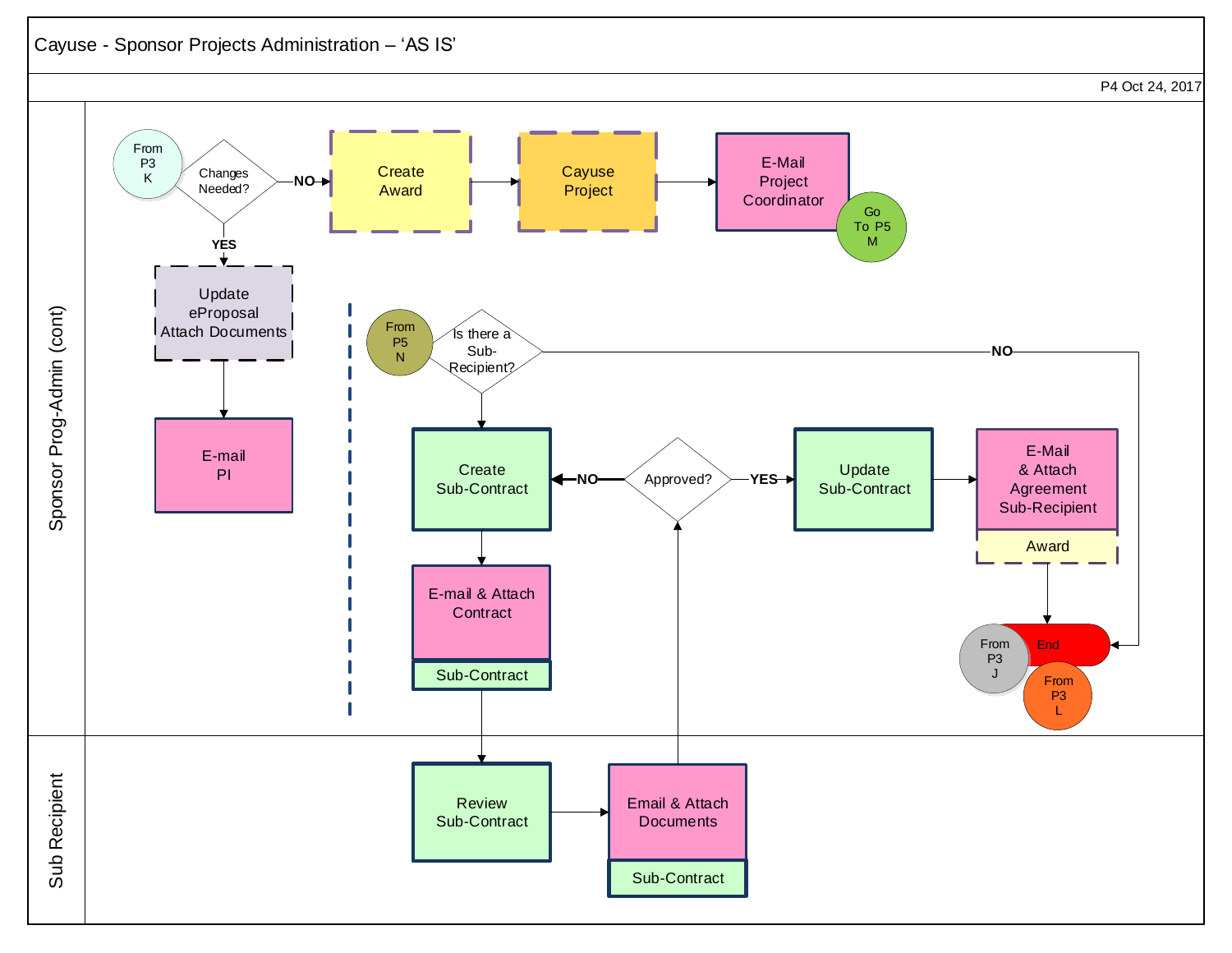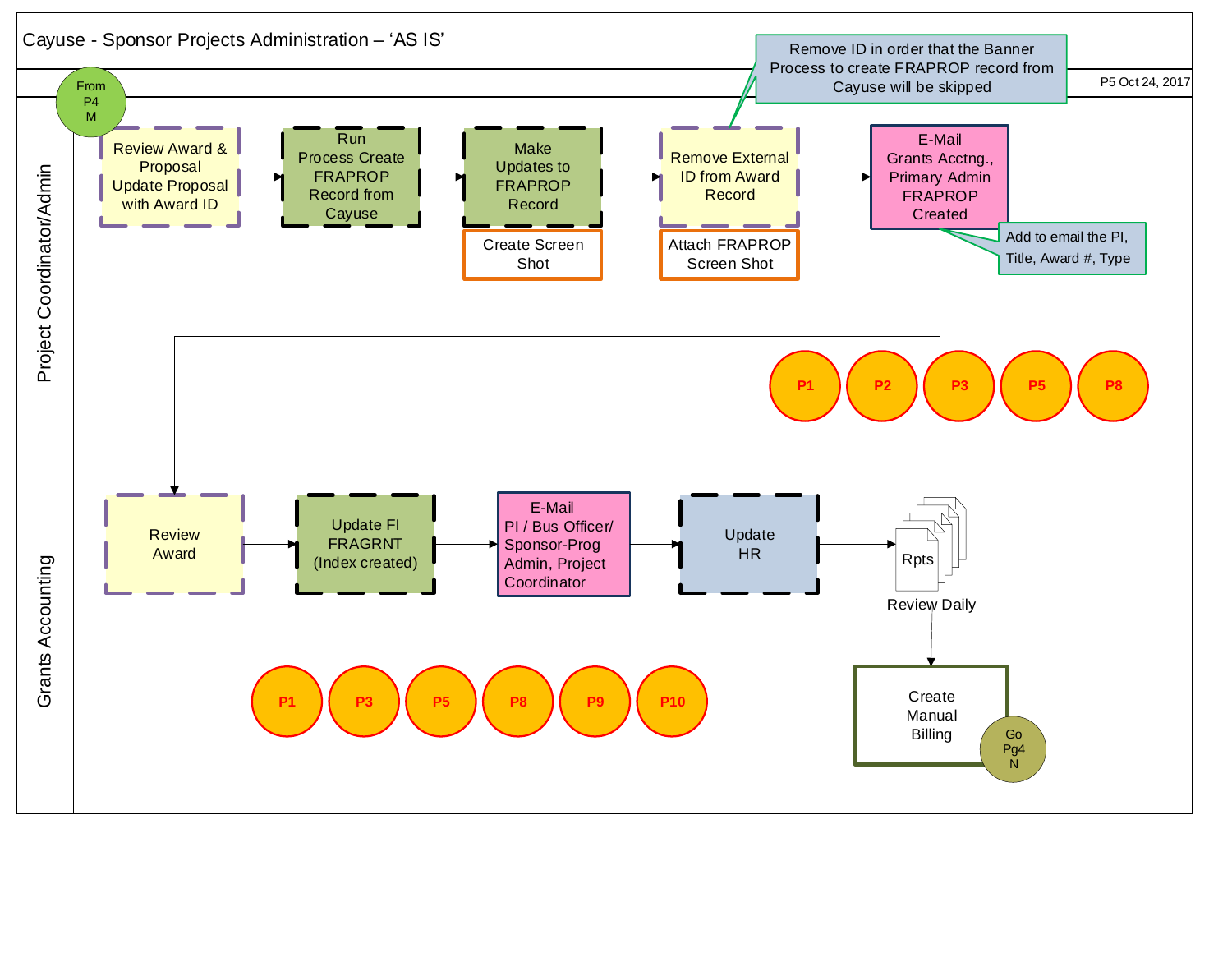**Pains & Issues:** 

**The issues and pain points identified during the AS IS Process Mapping and Analysis workshop are noted below. The issue is numbered and its Root Cause Analysis is in red text, preceded by RCA prefix.** 

1. Cayuse script to create Banner FRAPROP record from Cayuse was modified during implementation. RCA: Base line script to create FRAPROP with Cayuse data was modified to combine proposal and award data to populate FRAPROP.

2. Duplication of effort updating Banner FRAPROP after record created from Cayuse. RCA: Script to create FRAPROP missing key data fields, e.g. org code.

3. Departmental reports needed and distributed electronically. RCA: Reports comparing Cayuse and Banneer have not been created.

4. Cayuse allows proposal to be submitted without PI certification. RCA: Software needs to be updated to make field required.

6 Sometimes email message is not clearly understood by the receiver. RCA: Acronyms used are not defined or instructions are not understood.

7. Training for departmental users needed. RCA: Training is not periodically scheduled for campus users.

8. Index numbers are not available in Cayuse. RCA: Currently we are unaware if this can be stored in Cayuse.

9. Email communications sometime are not delivered to all essential staff members. RCA: They are not always identified on the proposal record group.

10. Currently not using Cayuse to create the Banner FRAGRNT record. RCA: Implementation team decided to use manual process to generate the FRAGRNT record.

11. PI/ Business Officer is not notified when award is created. RCA: Cayuse does not require 'Primary Admin' field to be updated.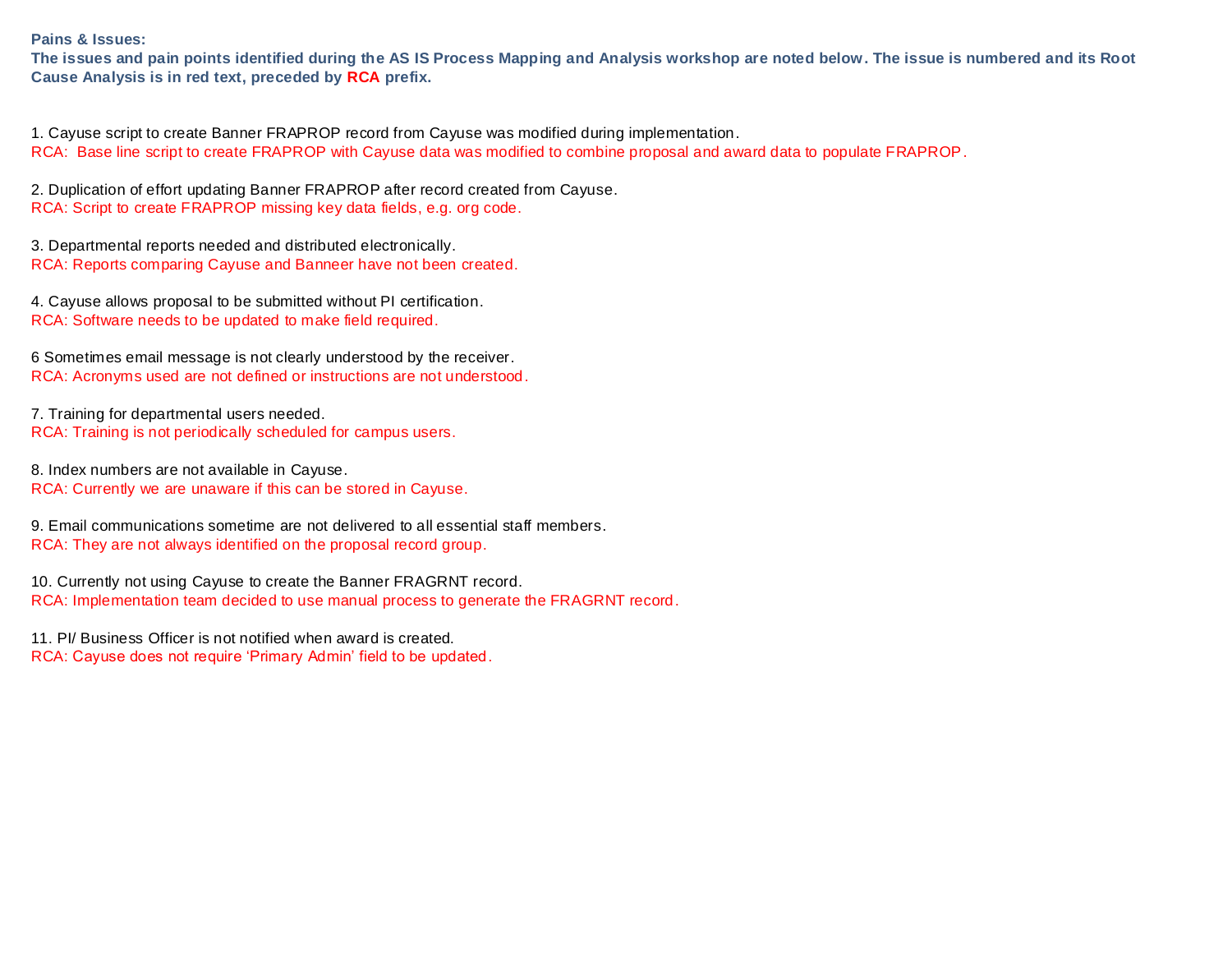## **Analysis of the 'AS IS' process**

1. Are all roles essential? What roles could be considered to be eliminate? No – eliminate the Project Coordinator role

2. What is the number of hand-offs? 0- Cayuse is an electronic system

3. Are any steps/process automated? Some of the notifications, routing, approvals are systematic

4. What steps can be eliminated? Manual data entry of FRAPROP and FRAGRNT Banner forms, manual emails

5. What steps could be automated? Creating the proposal and grant award form, more of the email communications

6. What tasks consume the greatest amount of time? Originator/PI submissions and the Sponsor Admin managing role

7. Does each task add value? Yes

8. What steps/processes should be added? New reports for departmental users with automated distribution. Create Shared Drive where forms and information can be shared between College Reps, Scholarship and Grants offices

9. Iterations (how many times is process repeated in a timeframe)? Daily

10. Percentage of errors (forms returned, corrected, contacted person for corrections, etc.) 50%

11. % FTE and/or estimate time takes for each key role in the process. PI/ Originator=50%, Sponsor Admin=80%, Project Coordinator= 20%, Grants Accounting=25%

12. Metrics – identify measurable outcomes (time, manual steps, paper, manual communications, unnecessary reviews & approvals). Identify current time spent on task for roles: Based on 500 submissions yearly  $*$  7 hours = 3,500 hours  $Originalor = 1$  hour Sponsor Admin = 3 hours Grants Accounting  $= 2$  hour Project Coordinator  $= 1$  hour